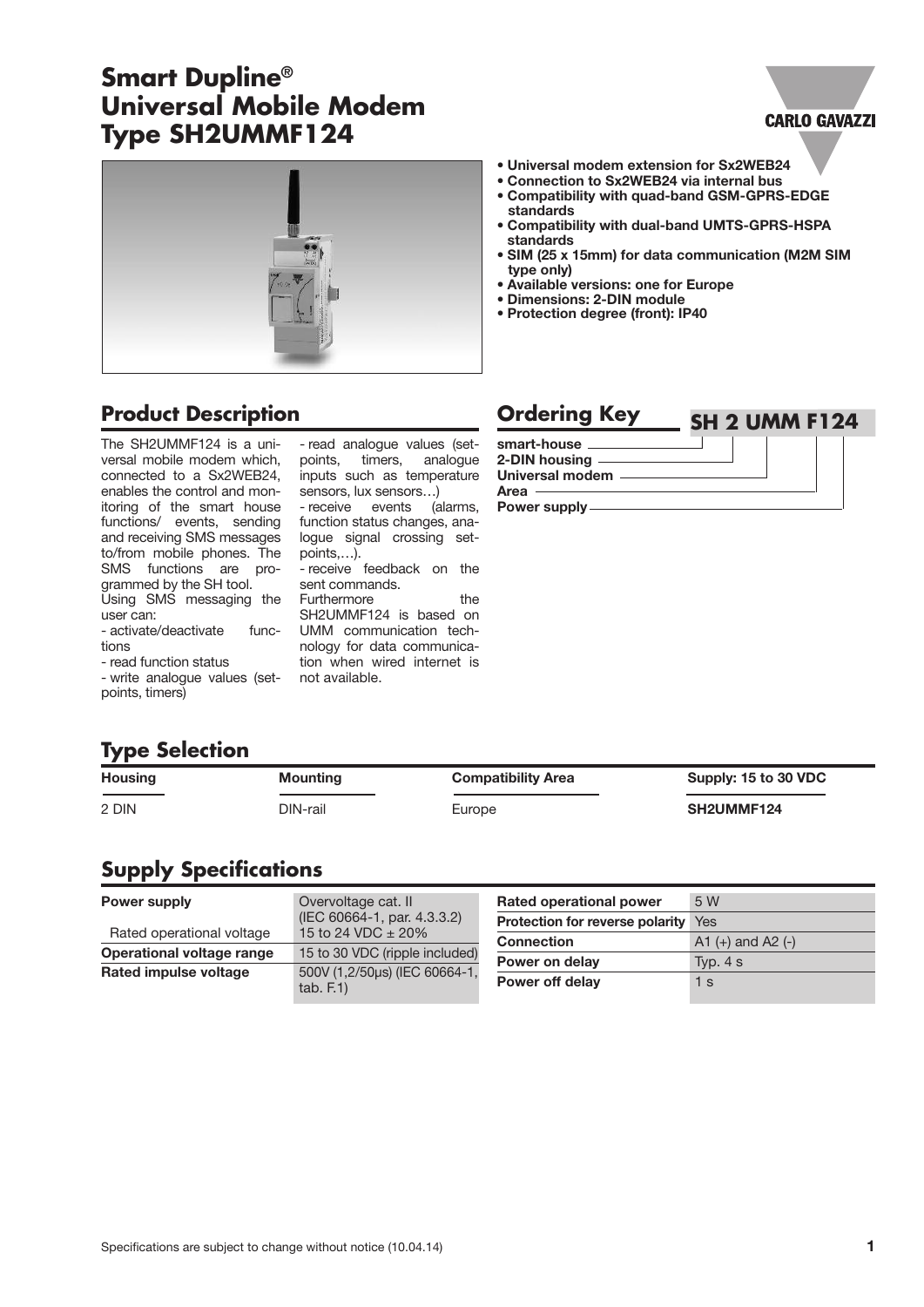# **CARLO GAVAZZI**

# **Main hardware characteristics**

| Radio modem                |                                                                                                                                                                                                                                                                                                                                                                                                                             | <b>Communication Purpose</b>                                                                                                 | Access to the Sx2WEB24                                                                                                                                                 |
|----------------------------|-----------------------------------------------------------------------------------------------------------------------------------------------------------------------------------------------------------------------------------------------------------------------------------------------------------------------------------------------------------------------------------------------------------------------------|------------------------------------------------------------------------------------------------------------------------------|------------------------------------------------------------------------------------------------------------------------------------------------------------------------|
| Communication technology   | GSM, GPRS, EDGE stan-<br>dards<br>Quad band: 850 MHz,<br>900 MHz, 1800 MHz,<br>1900 MHz.<br><b>UMTS and HSPA stan-</b><br>dards<br>Dual band: Europe (EUD):<br>900 MHz, 2100 MHz;<br>Class 4 (2 W, 33 dBm) @<br>GSM 850/900 MHz<br>Class 1 (1 W, 30 dBm) @<br>GSM 1800/1900 MHz<br>Class E2 (0.5 W, 27 dBm)<br>@ EDGE 850/900 MHz<br>Class E2 (0.4 W, 26 dBm)<br>@ EDGE 1800/1900 MHz<br>Class 3 (0.25 W, 24 dBm)<br>@ UMTS |                                                                                                                              | if wired network is not<br>available to send SMS                                                                                                                       |
|                            |                                                                                                                                                                                                                                                                                                                                                                                                                             | <b>UMTS-HSPA connectivity</b><br>Downlink speed<br>Uplink speed<br>W-CDMA (Wideband Code<br>Division Multiple Access)        | HSDPA 7.2Mb/s (category 8<br>HSUPA 5.76Mb/s (category 6)<br>Downlink/Uplink<br>up to 384 kb/s                                                                          |
| Output power               |                                                                                                                                                                                                                                                                                                                                                                                                                             | <b>GPRS-EDGE connectivity</b><br>Multi-slot<br>Mobile-station<br>Downlink speed<br>Uplink speed<br>CSD (Circuit Switch Data) | 12 class<br><b>B</b> class<br>GPRS: up to 107 kb/s<br>EDGE: up to 296 kb/s<br>GPRS: up to 85.6 kb/s<br>EDGE: up to 236.8 kb/s<br>Downlink/Uplink: up to<br>$14.4$ kb/s |
|                            |                                                                                                                                                                                                                                                                                                                                                                                                                             | <b>Auxiliary port</b><br>Type and connections                                                                                | Compatible with<br>Sx2WEB24 unit only                                                                                                                                  |
| <b>Modem Configuration</b> | By means of the SH tool:<br>- Access Point Name (APN)<br>- connection number                                                                                                                                                                                                                                                                                                                                                | <b>LED's indication</b><br>Power LED                                                                                         | 1 green                                                                                                                                                                |
| <b>SIM</b>                 |                                                                                                                                                                                                                                                                                                                                                                                                                             | <b>GSM LED</b>                                                                                                               | 1 blue                                                                                                                                                                 |
| Type<br>Holder             | SIM (25 x 15mm) for data<br>communication (M2M SIM<br>type only)<br>On the front with protection                                                                                                                                                                                                                                                                                                                            |                                                                                                                              |                                                                                                                                                                        |
|                            | cover                                                                                                                                                                                                                                                                                                                                                                                                                       |                                                                                                                              |                                                                                                                                                                        |

# **General Specifications**

| Over voltage category                                                                                               | Cat. III (IEC 60664, EN60664)                                                                                                                                                | <b>CE Marking</b>                                                                                                    | <b>Yes</b>                                                                                                                                                                           |
|---------------------------------------------------------------------------------------------------------------------|------------------------------------------------------------------------------------------------------------------------------------------------------------------------------|----------------------------------------------------------------------------------------------------------------------|--------------------------------------------------------------------------------------------------------------------------------------------------------------------------------------|
| Dielectric strength                                                                                                 | 4000 VAC RMS for 1 min.                                                                                                                                                      | <b>EMC</b>                                                                                                           |                                                                                                                                                                                      |
| Noise rejection<br><b>CMRR</b>                                                                                      | 65 dB, 45 to 65 Hz                                                                                                                                                           | Immunity<br>- Electrostatic discharges                                                                               | According to EN61000-6-2<br>EN61000-4-2: 8 kV air                                                                                                                                    |
| <b>Environment</b><br>Protection degree<br>Front<br>Screw terminals<br>Operating temperature<br>Storage temperature | IP40<br><b>IP20</b><br>$-20^{\circ}$ to $+50^{\circ}$ (-4 $^{\circ}$ to 122 $^{\circ}$ F)<br>-30 to +70°C (-22°F to 158°F)<br>$(R.H. < 90\%$ non-condensing<br>$@$ 40 $°C$ ) | - Immunity to irradiated<br>Electromagnetic fields<br>- Immunity to Burst<br>- Immunity to conducted<br>disturbances | discharge, 4 kV contact;<br>EN61000-4-3: 10 V/m from<br>80 to 3000 MHz:<br>EN61000-4-4: 4 kV on power<br>lines, 2kV on single lines;<br>EN61000-4-6: 10 V from<br>150 KHz to 80 MHz: |
| <b>Connection</b><br>Antenna<br>Power supply                                                                        | <b>RP-SMA</b> female<br>2 screw terminals<br>$1.5$ mm <sup>2</sup> max<br>Min./Max. screws tightening<br>torque: 0.4 Nm / 0.8 Nm                                             | - Surge<br>Emission<br>- Radio frequency suppression<br><b>Standard compliance</b>                                   | EN61000-4-5: 500 V on<br>power supply<br>According to EN61000-6-3<br>According to CISPR 22                                                                                           |
| <b>Housing</b><br>Dimensions (WxHxD)<br>Material                                                                    | $38.8 \times 90 \times 63.18$ mm<br>Noryl, self-extinguishing:<br><b>UL 94 V-0</b>                                                                                           | Safety<br>Health and Safety<br><b>EMC</b><br>RF spectrum efficiency                                                  | IEC60664, IEC61010-1<br>EN60664, EN61010-1<br>EN 60950<br>EN301489-1, EN301 489-1-7<br>EN301511                                                                                      |
| <b>Mounting</b>                                                                                                     | DIN-rail                                                                                                                                                                     | <b>Accessories</b>                                                                                                   | The SH2UMMF124 is                                                                                                                                                                    |
| Weight                                                                                                              | Approx. 100 g (packing<br>included)                                                                                                                                          |                                                                                                                      | delivered together with an<br>antenna with RP-SMA                                                                                                                                    |
| <b>Approvals</b>                                                                                                    | cULus according to UL60950<br><b>UL notes: Max room</b><br>temperature: 40°C                                                                                                 |                                                                                                                      | connector to be screwed<br>directly on the unit.                                                                                                                                     |